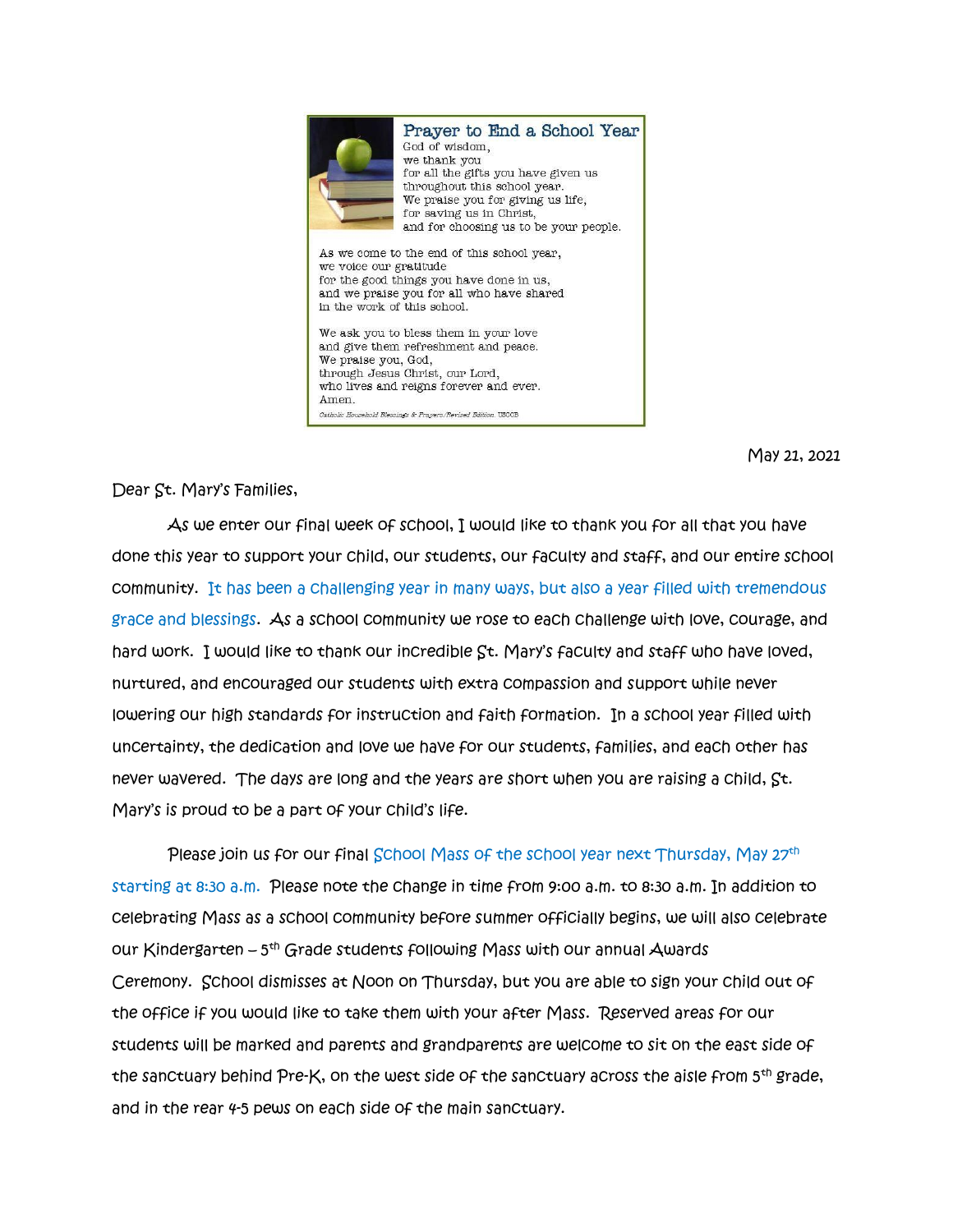Speaking of the end of the school year, please make sure your child's lunch balance has been paid in full. Grade cards and awards/certificates will not be released until school balances are paid in full. No student may participate in any summer program (such as summer school) until lunch balances and other fees are paid in full. Miss Amy emails a lunch balance through Easy Apps every week of the school year, and additional notifications of outstanding balances are also sent home in Communicator Envelopes each week. Your prompt payment not only will allow your child to participate in Summer Fun 2021 and get his or her end of year awards and report cards, but also allow the school office to close out lunch accounts for the school year. If you have any questions, please do not hesitate to call the school office, 623- 1465.

 Summer is getting closer and that means VBS is getting closer, too! Rocky Railway is the theme for VBS 2021 being hosted by Sacred Heart Church in Webb City July 12th – 15th . Contact your parish office for more information!



Becky Bertonicino 417 529-5324

Thank you to the families who have completed enrollment for the upcoming 2021-2022 school year! St. Mary's continues our exciting growth in enrollment and getting your child's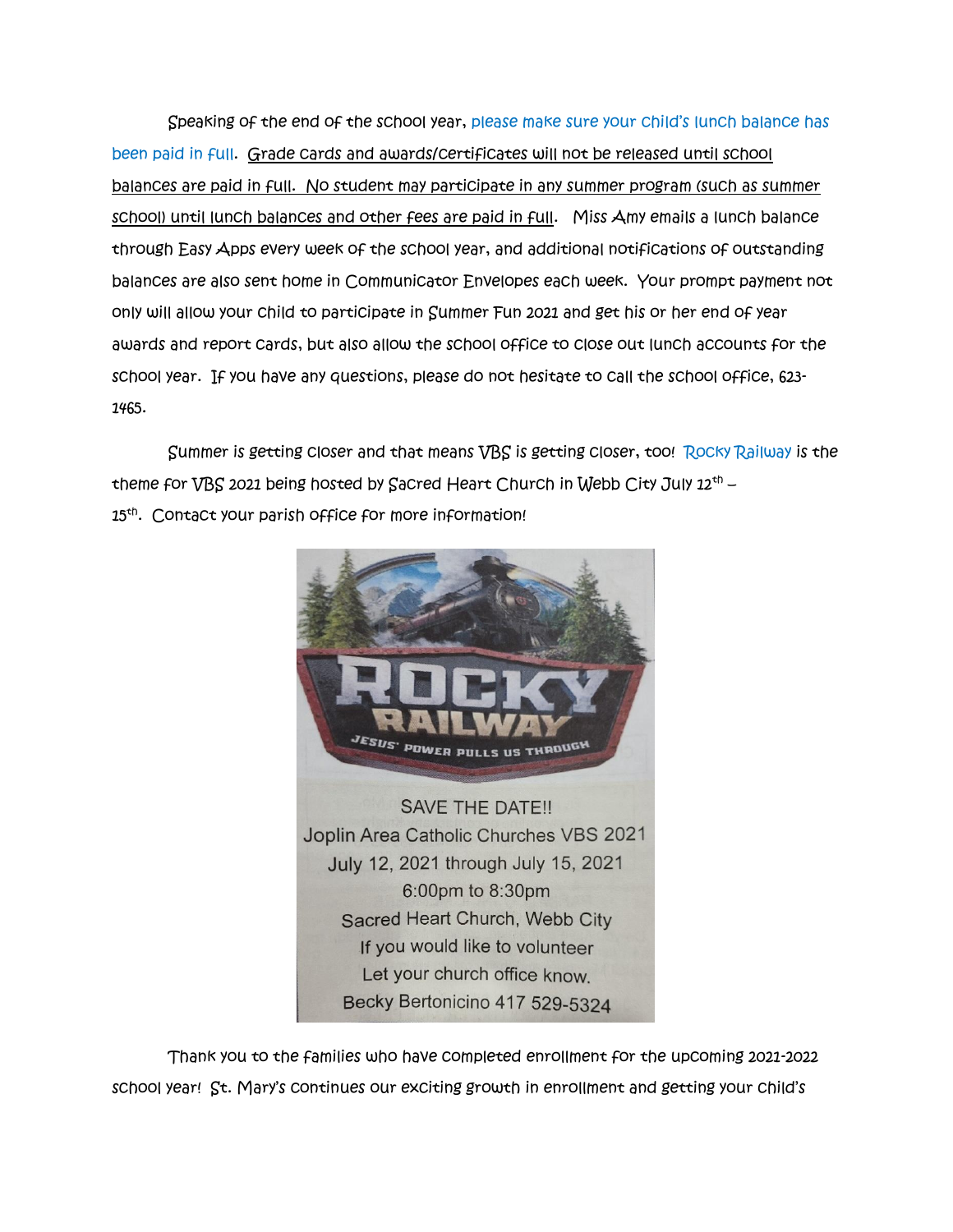enrollment completed ensures their spot in his or her class. I ask you to complete online enrollment as soon as possible for these and other reasons, all of which help us plan for another great year at St. Mary's! If you would like more information about scholarship information and/or continued Covid-19 aid, more information can be found on the JACS website, [www.jacss.org.](http://www.jacss.org/) To complete the online reenrollment process visit the JACS website as well. If you have any questions about enrollment, please call Marla Testerman in the JACS Business Office at 624-5003 or the St. Mary's School office at 623-1465. We are happy to help your family in any way that we are able!

The McAuley cheerleaders are holding a Junior Cheer Camp June 15<sup>th</sup> – 18<sup>th</sup> from 5:30 – 7:30 p.m. each evening. The Hollywood themed cheer camp is open to children 3-years old to Middle School and is sure to be a fun experience. Registration closes on June  $1<sup>st</sup>$ , so register soon. More information is attached to this newsletter, you may also email Coach Parrigon at [MadisonParrigon@gmail.com](mailto:MadisonParrigon@gmail.com) with any questions you might have.

 Speaking of great sports camps for St. Mary's students, the McAuley High School volleyball coaches and athletes are hosting an elementary skills-based volleyball camp on July 7th and  $8^\text{th}$  from 9:30 a.m. to Noon. The camp is open to incoming  $1^\text{st}$  –  $6^\text{th}$  graders and the \$40 fee includes a volleyball camp t-shirt. Please register by June 13<sup>th</sup> to be guaranteed a camp tshirt. More information and a registration form are attached to this email.

It may only be May, but the JACS Booster Club is already thinking of fall mums! Last fall the JACS Booster Club sold beautiful mums as a fund raiser and due to the overwhelming success of the event, orders are now being taken to ensure availability in the fall. The large, potted mums are \$20 each and are available in 6 different color varieties. Please contact Ryan Taffner (417-439-9750) or Kyra Reichardt (620-674-1506) for more information and to get your order placed now. All funds raised with the fall mum sales supports school athletic events which includes equipment, uniforms, referees, and much more. Thank you for your support, your fall pumpkins will be happy to hang out with beautiful mums next fall!

God bless and take care, Joanne Lown [jlown@jacss.org](mailto:jlown@jacss.org)

Important Dates to Remember: